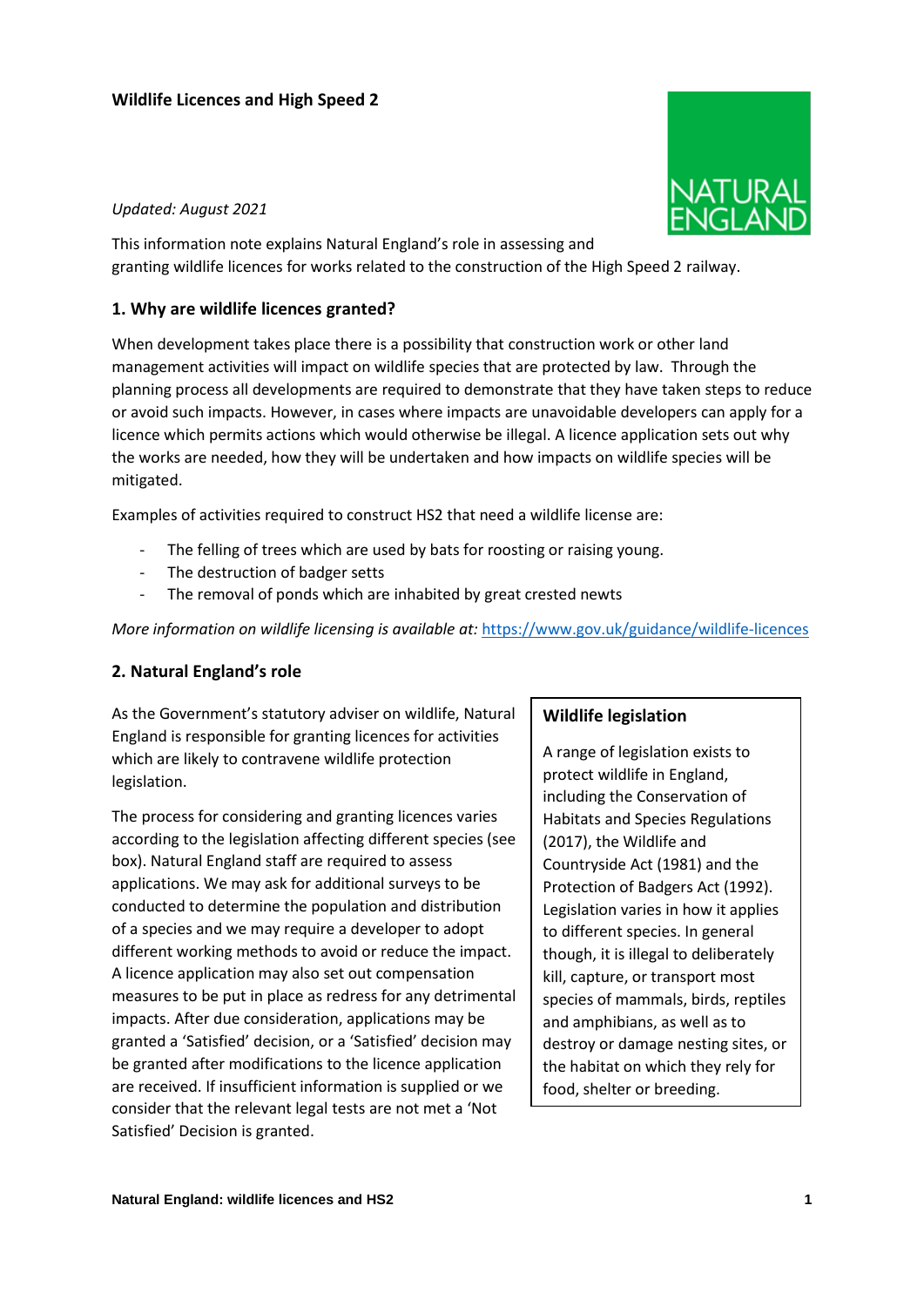Natural England is required to provide details of any licences it has granted when asked. We do not disclose details of licences that are under assessment but have not been issued.

# **3. Compliance with wildlife licence conditions**

When a wildlife licence is used the licence holder must adhere to the conditions upon which it is granted. Adherence to licence conditions is supervised on behalf of contractors by appropriately qualified ecologists working to the standards of their accredited professional bodies.

Licence conditions will specify what information should be provided to Natural England detailing how the licence has been used. Natural England monitors compliance with wildlife licences by a combination of site visits, telephone calls, document assessments and meetings. The level of compliance monitoring for each licence is dependent on a number of factors including the complexity of the licence and the potential level of impact on protected species.

Where a person has reason to believe that a developer is not following the conditions of a wildlife licence, they can report the details to Natural England (see contact details below).

In circumstances where it is determined that the conditions of a licence are breached, Natural England can issue an advisory letter to license holders or apply sanctions. This may include changing the conditions or revoking the licence.

Natural England is not required to adjudicate on situations in which a licence is not needed or to authorise development works that take place without a licence. As explained in the next section, it can be possible to undertake construction work, including the clearance of natural habitats, in ways that does not contravene wildlife legislation and therefore does not require a licence. In circumstances where a person has reason to believe that construction work is taking place in contravention of wildlife legislation the details should be reported to the local police.

## **4. The responsibility of licence holders**

As part of the assessment of the impacts of any construction project, developers are required to determine if a wildlife license is required. This judgement is based on the ecological surveys undertaken for the scheme, the likely impact of the proposed works, and the wildlife legislation that may be relevant. Not all construction work involving the clearance or modification of natural habitat will require a wildlife license. For example, a developer may schedule work at particular times of the year when certain species won't be dependent on the habitat. If impacts to protected species cannot be avoided through project design, a developer must make an application for a wildlife licence to Natural England.

When carrying out works under a wildlife licence, the licence holder must be prepared to demonstrate that such works are in accordance with the conditions of the licence. In some circumstances the licence holder is required to show copies of the licence when asked. (This requirement can vary depending on the legislation upon which the licence is based.)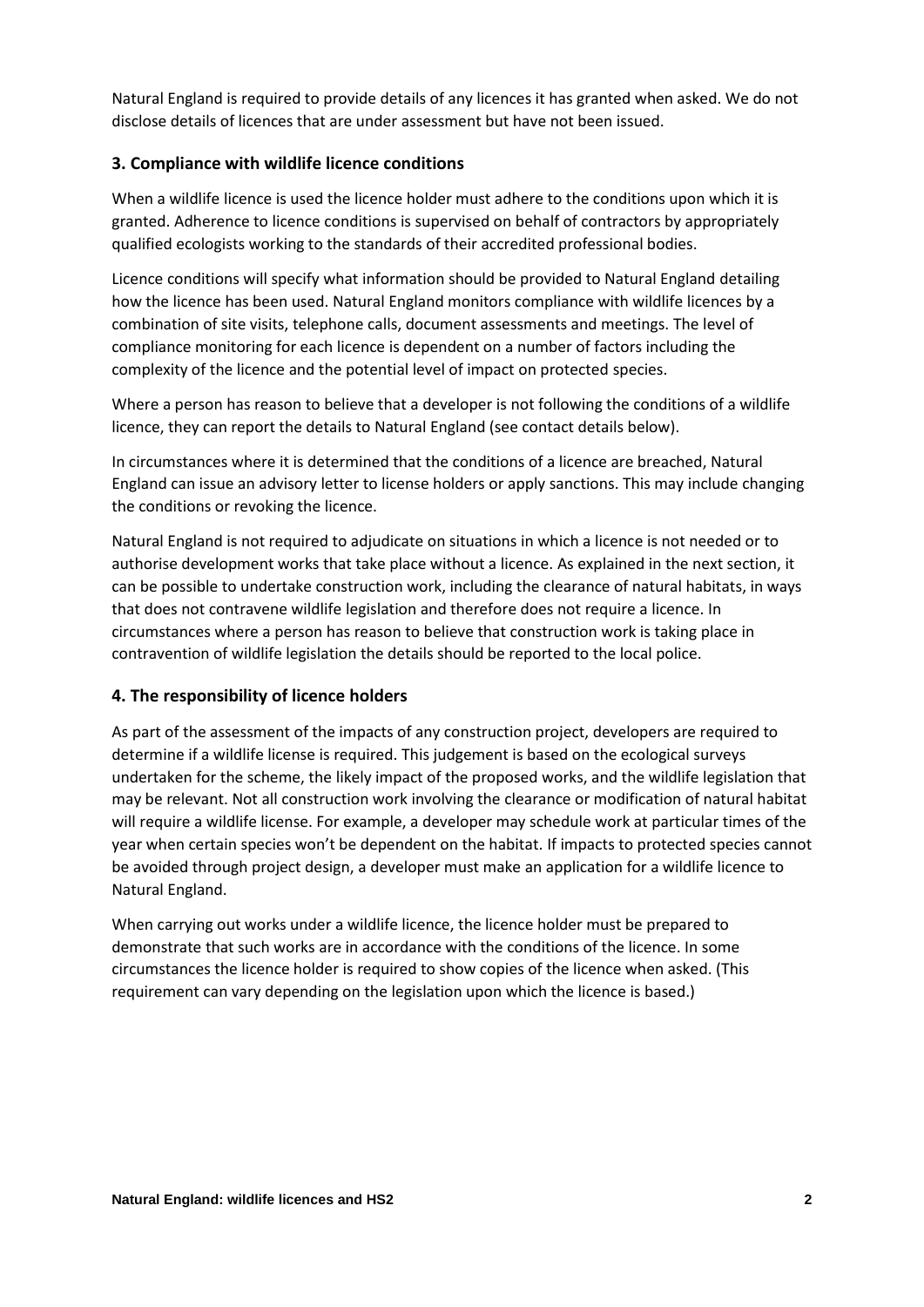# **5. Types of licence issued for the construction of HS2**

Because of the range of legislation which affects different species, and the differing ways in which those species can be impacted, several different types of wildlife licences can be granted. For HS2 the following types of license have been granted:

- Class licence for Bats issued for activities that have a low to moderate impact on bats. Under this licence, contractors are required to have specific skills or experience to avoid risk to the conservation or welfare of bats. The licence holder is required to register each site where works are to take place with Natural England.
- Organisational licence this type of license provides an alternative to conventional wildlife mitigation licences that focus on individual, small-scale sites. Organisational licences issued for HS2 can be applicable across a wide area, in some case for the entire route of Phase 1. Organisational licences are available to applicants and/or ecologists who have consistently met the conditions of other types of wildlife licences in the past.
- Individual licence: these are issued for activities not covered by the above Class or Organisational licences. Examples include: Science and Conservation licence, to permit the capture and release of bats for the purpose of conducting population surveys; Mitigation licences, to permit work associated with the felling of trees used by bats.

Licences required for the construction of HS2 may be granted to HS2 Ltd or to contractors working on their behalf. A full list of licences granted for the HS2 scheme is given in Table 1 below.

# **6. Jones' Hill Wood, Buckinghamshire.**

Natural England understands the concerns that many people hold over about the impact from development on bats and other wildlife at sites like Jones Hill Wood in Buckinghamshire. In such situations our role is to ensure that licensed activity affecting protected species is carried out without damaging those populations. In the case of Jones Hill Wood, Natural England staff undertook a careful assessment of the impacts in this area, the working methods being adopted, and the mitigation and compensation measures being implemented. They concluded that the felling of 0.7ha of woodland at Jones Hill Wood will not be detrimental to the favourable conservation of the bat populations in this area, and on that basis, granted a licence for HS2 construction work.

Natural England's decision to grant a bat licence for works at Jones Hill Wood was challenged by campaigners who sought a Judicial Review of the matter. On the 27th April 2021 a High Court hearing refused the application for a Judicial Review of our licensing decision. Natural England welcomed the ruling which recognised that our staff applied their expertise and judgement appropriately and lawfully.

We have published [a blog](https://naturalengland.blog.gov.uk/2021/03/31/bat-licensing-at-jones-hill-wood/) that provides more detail about the ruling, our role in species licensing, our decision at Jones Hill Wood, and the mitigation and compensation that will be required on site.

# **7. The protection of breeding birds**

It is an offence under the Wildlife and Countryside Act (1981) to kill, injure or take wild birds, or to damage their nests when in use. In certain circumstance Natural England can issue licences that permit actions which would contravene this legislation. For example, to maintain public safety where birds may pose a danger at airfields. However, such licences cannot be granted for development and construction works. In order to avoid damage and disturbance to birds during the nesting season, Natural England advises that works affecting hedgerows and trees should be timed to avoid the period between  $1<sup>st</sup>$  March and 31<sup>st</sup> August. Where work needs to be undertaken during the bird breeding season, it should be carried out in a way that does not breach the protections for nesting

### **Natural England: wildlife licences and HS2 3**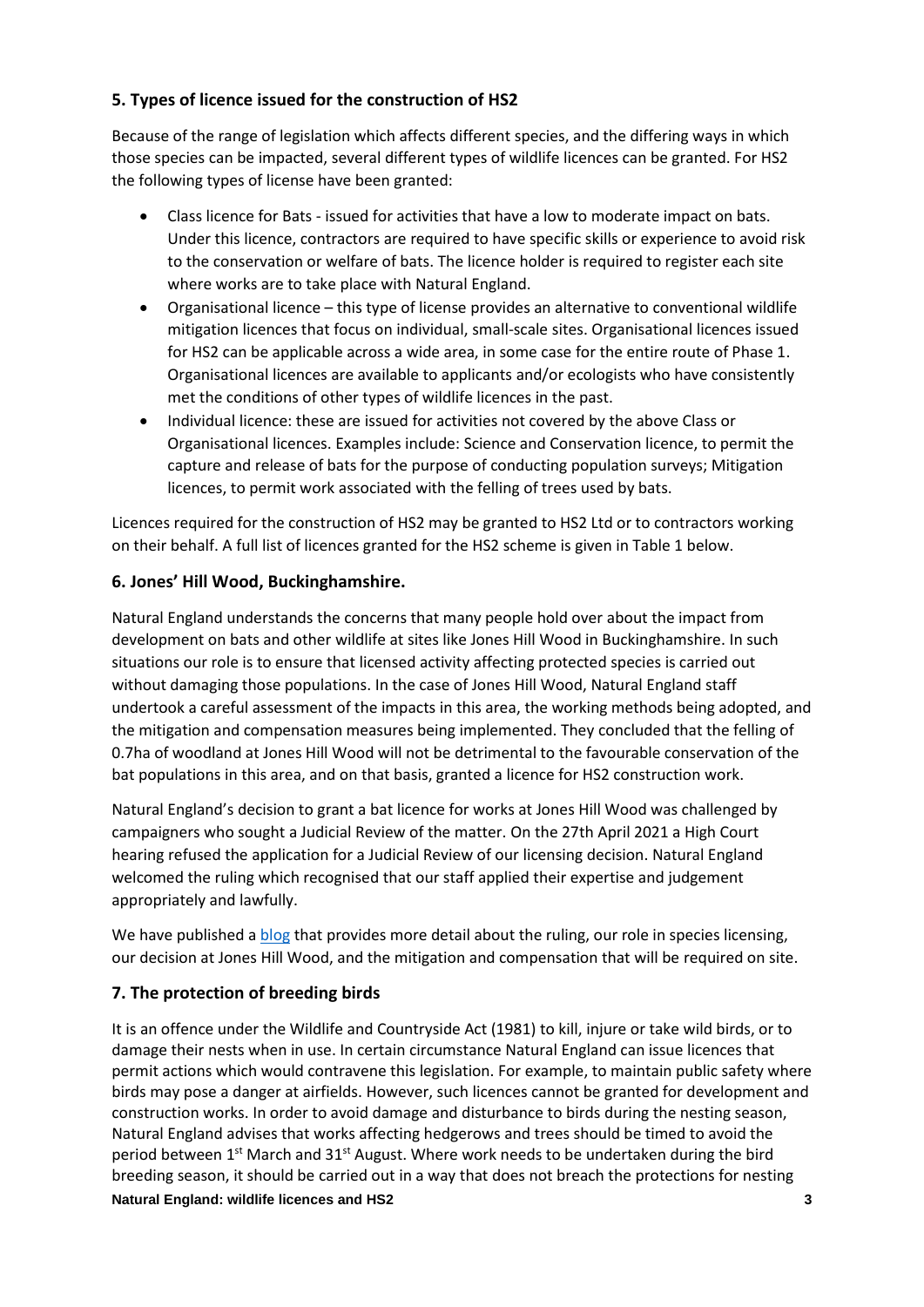birds. Natural England does not provide advice on the effectiveness of specific approaches to deterring birds from construction sites due to the widely varying conditions associated with any individual site and the methods used.

HS2 guidelines require that a "working method statement" is produced when contractors carry out works within the bird breeding season.

## **8. How to report concerns about the use of wildlife licences or potential offences**

Anyone who has concerns about the way a developer, including HS2 or its contractors, are undertaking construction work can contact Natural England or the Police. As a rule, if works are taking place at a site where a wildlife licence is applicable, concerns should be reported to Natural England using the details below. Natural England staff will consider the information provided as part of our compliance procedures and act as appropriate. In other instances, where works are not subject to a licence, concerns should be reported to the local police or the national police reporting line 101. Your information will be referred to a relevant officer responsible for wildlife issues.

# **9. Does Natural England charge HS2 for its advice?**

Yes, in line with the other statutory environmental agencies and local planning authorities, Natural England recovers costs from developers for technical advice on planning and licensing casework. You can find more information about the charging process [here.](https://www.gov.uk/guidance/developers-get-environmental-advice-on-your-planning-proposals) In line with this charging approach, Natural England recovers its costs from HS2 through a service level agreement. We use the funding to pay for staff time on the project, including employing 12 additional staff who deal with the increased level of casework generated by HS2.

# **10. For further information and context**

Please refer to the attached blog from the Natural England Chair Tony Juniper [https://naturalengland.blog.gov.uk/2020/04/09/hs2-keeping-nature-protection-on-track/.](https://naturalengland.blog.gov.uk/2020/04/09/hs2-keeping-nature-protection-on-track/)

# **For all enquiries, please contact Natural England Enquires:**

- Tel: 0300 060 3900
- Email: enquiries@naturalengland.org.uk

*Table 1 follows on page 5*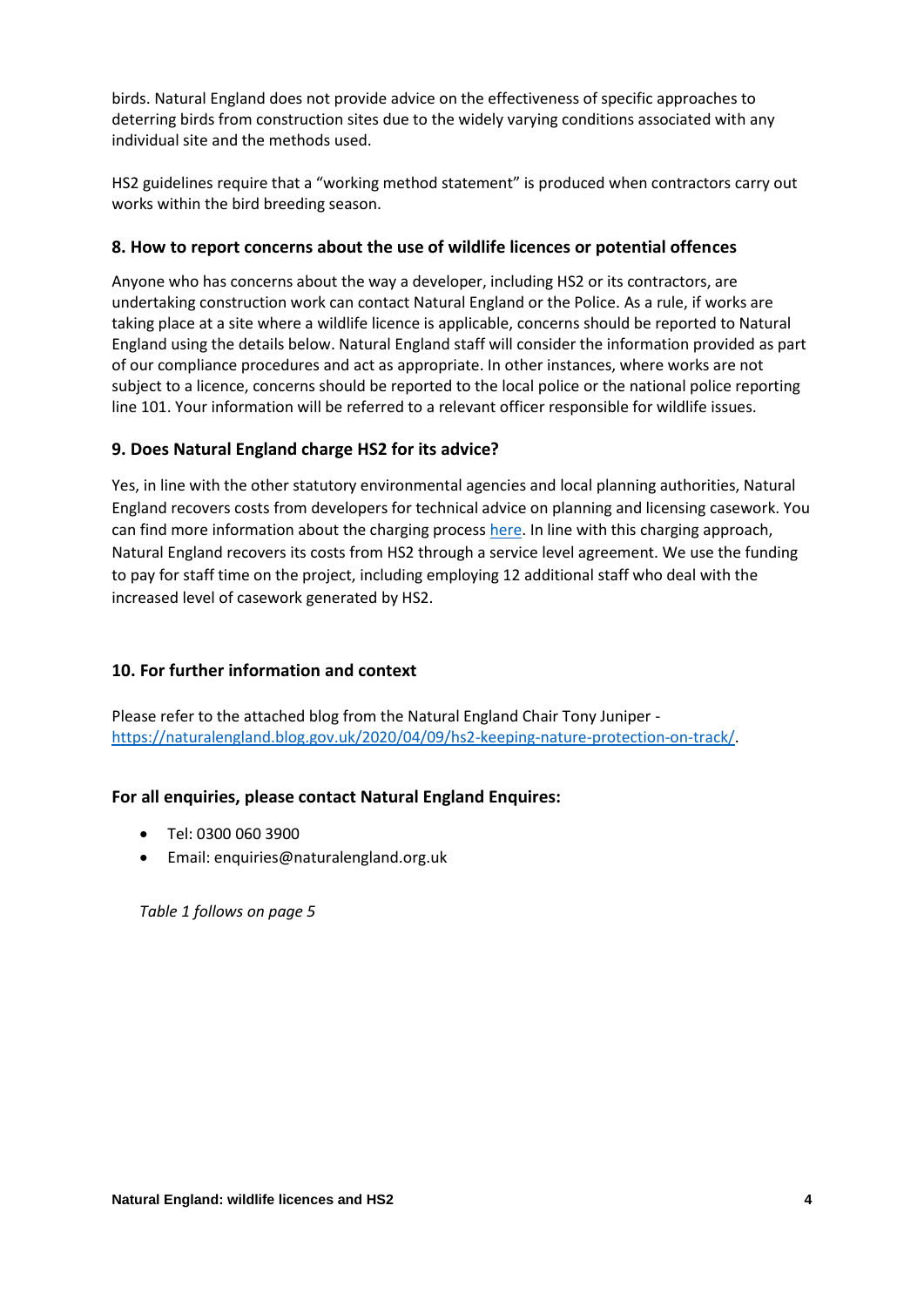## *Table 1: List of wildlife licences granted and currently valid for the construction of HS2*

**Note:** some licences extend to 10 years or more as they cover activities associated with monitoring the long-term impacts of HS2. Table 1 will be updated monthly and covers licences issued up to current month.

| Licence         | <b>Species</b> | <b>Number</b> | <b>Type</b>    | Scope/                  | County                | Licence               | <b>Valid from</b> | <b>Valid until</b> |
|-----------------|----------------|---------------|----------------|-------------------------|-----------------------|-----------------------|-------------------|--------------------|
| reference       |                | of species    |                | Location                |                       | holder                |                   |                    |
| 2021-52182-EPS- | <b>Bats</b>    | 3             | Individual     | <b>Mulberry Park</b>    | Buckinghamshire       | <b>Fusion Joint</b>   | 30/03/2021        | 31/12/2029         |
| NSIP1           |                |               | Licence        | Hill                    |                       | Venture               |                   |                    |
| 2021-52870-EPS- | <b>Bats</b>    | 3             | Individual     | <b>Calvert North</b>    | Buckinghamshire       | <b>Fusion Joint</b>   | 26/05/2021        | 31/12/2030         |
| NSIP1           |                |               | Licence        |                         |                       | Venture               |                   |                    |
| 2014-1673-EPS-  | Great          | $\mathbf{1}$  | Individual     | <b>Calvert Landfill</b> | Buckinghamshire       | <b>FCC</b>            | 29/06/2021        | 31/07/2025         |
| MIT-5           | Crested        |               | Licence        | Site - In-Vessel        |                       | Environment           |                   |                    |
|                 | <b>Newt</b>    |               |                | Composting              |                       | Limited               |                   |                    |
|                 |                |               |                | Facility                |                       |                       |                   |                    |
| WML-OR91        | <b>Bats</b>    | 10            | Organisational | Lower                   | West Northamptonshire | <b>Fusion Joint</b>   | 30/06/2021        | 31/12/2031         |
|                 |                |               | Licence        | Boddington              |                       | Venture               |                   |                    |
|                 |                |               |                | Copse                   |                       |                       |                   |                    |
| 2021-53194-SCI- | <b>Bats</b>    | all           | Science,       | Staffordshire           | Staffordshire         | Davidson-             | 04/06/2021        | 01/10/2021         |
| SCI             |                |               | Education &    |                         |                       | <b>Watts Ecology</b>  |                   |                    |
|                 |                |               | Conservation   |                         |                       | Ltd                   |                   |                    |
| 2021-52551-EPS- | <b>Bats</b>    | 5             | Individual     | <b>Mossey Corner</b>    | Northamptonshire      | <b>Fusion Joint</b>   | 04/05/2021        | 14/05/2026         |
| NSIP1           |                |               | Licence        | Spinney                 |                       | Venture               |                   |                    |
| 2020-48080-     | <b>Badger</b>  | $\mathbf{1}$  | Individual     | North Portal,           | Warwickshire          | <b>Balfour Beatty</b> | 22/06/2020        | 30/11/2020         |
| SPM-WLM         |                |               | Licence        | Warwickshire            |                       | Vinci                 |                   |                    |
| 2021-52297-EPS- | <b>Bats</b>    | 5             | Individual     | Aylesbury Park          | Buckinghamshire       | <b>Fusion Joint</b>   | 20/05/2021        | 31/12/2030         |
| NSIP1           |                |               | Licence        | <b>Golf Course</b>      |                       | Venture               |                   |                    |
| HS2 Phase 1     | <b>Badger</b>  | $\mathbf 1$   | Organisational | Phase 1                 | Route Wide            | HS2 Ltd               | 13/04/2021        | 28/02/2023         |
| $(WML-OR24)$    |                |               | Licence        |                         |                       |                       |                   |                    |
| 2017-30911-EPS- | <b>Bats</b>    | $\mathbf{1}$  | Individual     | St James'               | Greater London        | Costain               | 11/09/2017        | 04/09/2022         |
| <b>MIT</b>      |                |               | Licence        | Gardens,                |                       | Limited               |                   |                    |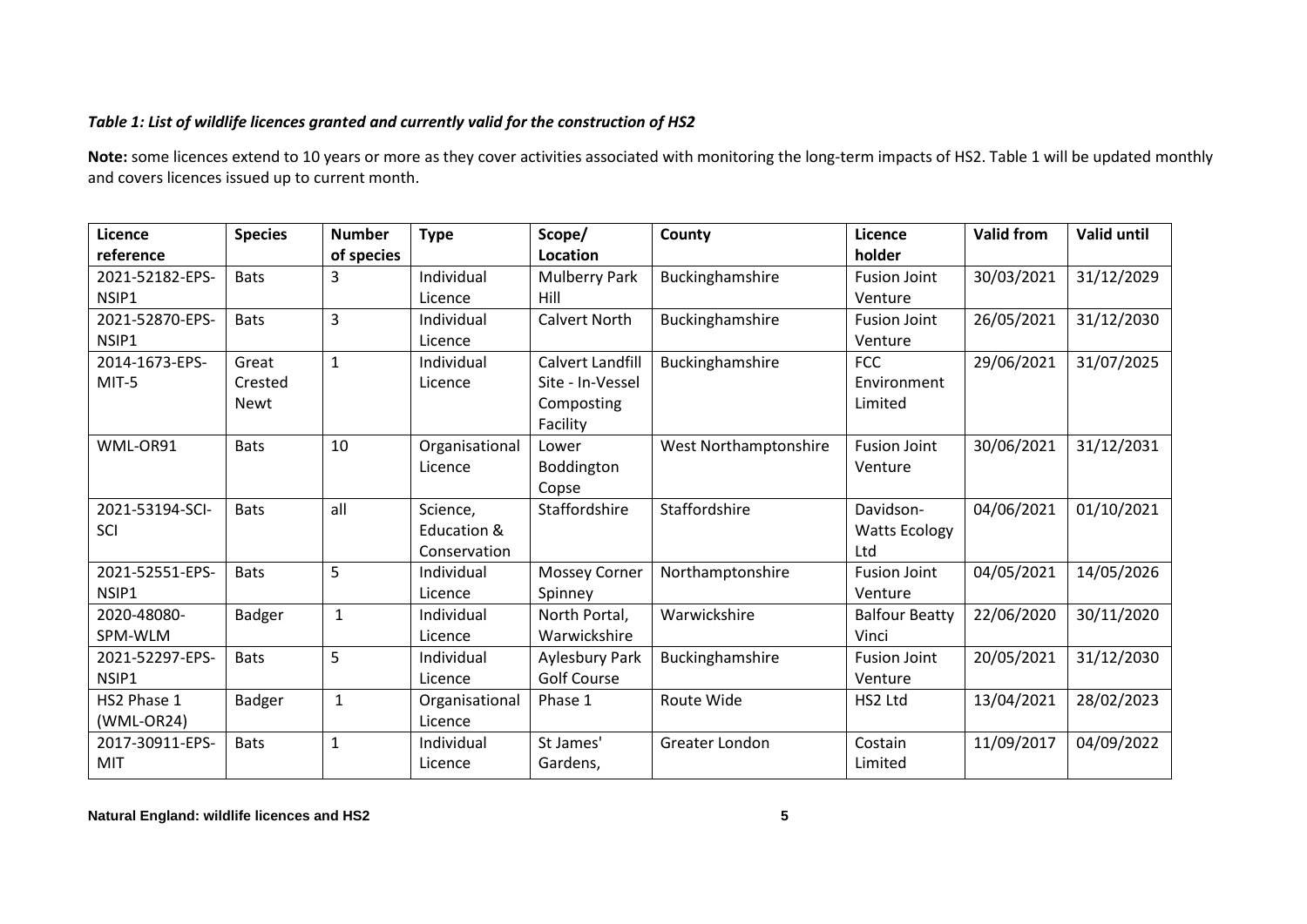| <b>Licence</b>             | <b>Species</b> | <b>Number</b> | <b>Type</b>    | Scope/                             | County               | Licence               | <b>Valid from</b> | <b>Valid until</b> |
|----------------------------|----------------|---------------|----------------|------------------------------------|----------------------|-----------------------|-------------------|--------------------|
| reference                  |                | of species    |                | Location<br>Greater                |                      | holder                |                   |                    |
|                            |                |               |                | London                             |                      |                       |                   |                    |
|                            |                |               |                |                                    |                      |                       |                   |                    |
| 2018-38426-EPS-<br>$MIT-1$ | <b>Bats</b>    | 10            | Individual     | Mid Colne                          | Buckinghamshire      | Align JV              | 20/02/2019        | 30/12/2023         |
|                            |                |               | Licence        | <b>Valley SSSI</b><br>(Korda Lake) |                      |                       |                   |                    |
| WML-OR32                   | <b>Bats</b>    | 9             | Organisational | Vicinity of                        | <b>West Midlands</b> | HS2 Ltd               | 12/04/2019        | 31/12/2039         |
|                            |                |               | Licence        | Bernwood                           |                      |                       |                   |                    |
|                            |                |               |                | Forest                             |                      |                       |                   |                    |
| 2019-40508-SCI-            | <b>Bats</b>    | all           | Science,       | Area North                         | Route Wide           | Davidson-             | 13/08/2019        | 01/10/2019         |
| SCI-4                      |                |               | Education &    | SciCon                             |                      | <b>Watts Ecology</b>  |                   |                    |
|                            |                |               | Conservation   |                                    |                      | Ltd                   |                   |                    |
| 2019-41526-SCI-            | <b>Bats</b>    | all           | Science,       | <b>Colne Valley</b>                | Route Wide           | Davidson-             | 05/09/2019        | 25/10/2019         |
| $SCI-1$                    |                |               | Education &    | SciCon                             |                      | <b>Watts Ecology</b>  |                   |                    |
|                            |                |               | Conservation   |                                    |                      | Ltd                   |                   |                    |
| 2019-40810-SCI-            | <b>Bats</b>    | all           | Science,       | Phase 2b Sci-                      | Route Wide           | AECOM                 | 20/09/2019        | 31/10/2019         |
| $SCI-2$                    |                |               | Education &    | con                                |                      | Infrastructure        |                   |                    |
|                            |                |               | Conservation   |                                    |                      | & Env UK Ltd          |                   |                    |
| 2019-43098-EPS-            | <b>Bats</b>    | 10            | Organisational | Vicinity of<br>Kenilworth          | Warwickshire         | Laing<br>O'Rourke and | 31/03/2020        | 31/12/2030         |
| NSIP1 (WML-<br>OR53)       |                |               | Licence        |                                    |                      | Murphy Joint          |                   |                    |
|                            |                |               |                |                                    |                      | Venture               |                   |                    |
| 2019-43096-EPS-            | <b>Bats</b>    | 9             | Organisational | Fulfen Wood                        | Staffordshire        | Laing                 | 06/04/2020        | 31/12/2030         |
| NSIP1 (WML-                |                |               | Licence        |                                    |                      | O'Rourke and          |                   |                    |
| OR54)                      |                |               |                |                                    |                      | Murphy Joint          |                   |                    |
|                            |                |               |                |                                    |                      | Venture               |                   |                    |
| 2019-43355-EPS-            | <b>Bats</b>    | 10            | Organisational | Marlowes                           | <b>West Midlands</b> | Laing                 | 06/04/2020        | 31/12/2030         |
| NSIP1 (WML-                |                |               | Licence        | wood                               |                      | O'Rourke and          |                   |                    |
| OR56)                      |                |               |                |                                    |                      | Murphy Joint          |                   |                    |
|                            |                |               |                |                                    |                      | Venture               |                   |                    |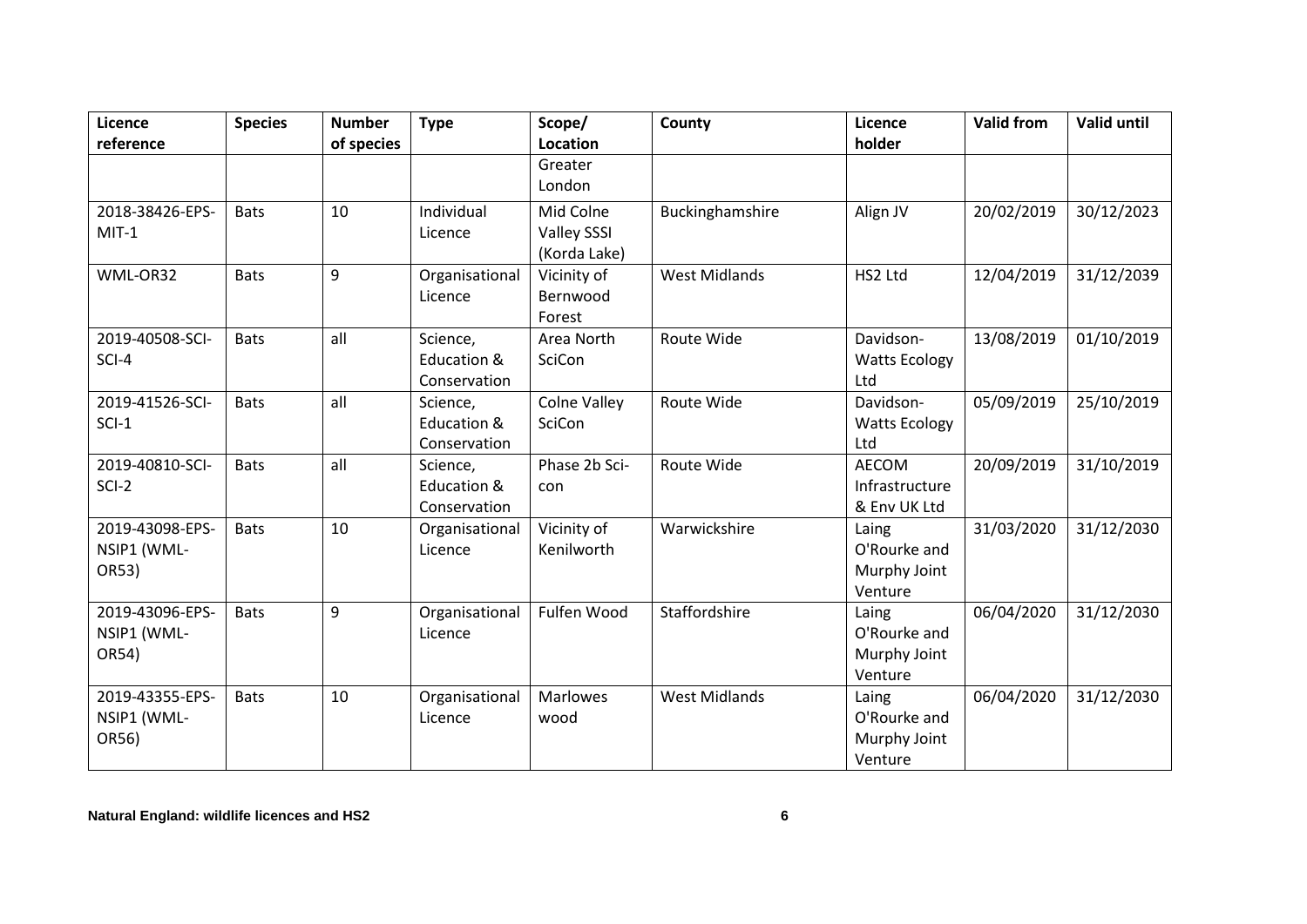| Licence                                 | <b>Species</b> | <b>Number</b>  | <b>Type</b>                             | Scope/                                                       | County                | Licence                                                    | <b>Valid from</b> | <b>Valid until</b> |
|-----------------------------------------|----------------|----------------|-----------------------------------------|--------------------------------------------------------------|-----------------------|------------------------------------------------------------|-------------------|--------------------|
| reference                               |                | of species     |                                         | Location                                                     |                       | holder                                                     |                   |                    |
| 2020-45270-EPS-<br><b>NSIP1-1</b>       | <b>Bats</b>    | 3              | Individual<br>Licence                   | Stoneleigh<br>Park                                           | <b>West Midlands</b>  | Laing<br>O'Rourke and<br>Murphy Joint<br>Venture           | 14/04/2020        | 30/09/2030         |
| 2019-43429-<br>EPS-MIT-2<br>(WML-OR57)  | <b>Bats</b>    | 11             | Organisational<br>Licence               | <b>Colne Valley</b>                                          | South Buckinghamshire | <b>Fusion Joint</b><br>Venture                             | 20/04/2020        | 31/12/2030         |
| 2020-49040-EPS-<br>NSIP <sub>2</sub>    | <b>Bats</b>    | 5              | Individual<br>licence                   | <b>Bucks Head</b><br>Farm,<br>Staffordshire                  | Staffordshire         | HS2 Ltd                                                    | 06/05/2020        | 30/09/2032         |
| 2019-43096-EPS-<br>NSIP1 (OR54)         | <b>Bats</b>    | 12             | Organisational<br>Licence               | Ashbeds                                                      | Warwickshire          | Laing<br>O'Rourke and<br>Murphy Joint<br>Venture           | 26/05/2020        | 31/12/2030         |
| 2019-42780-EPS-<br>NSIP1 (WML-<br>OR52) | <b>Bats</b>    | 12             | Organisational<br>Licence               | South<br>Cubbington<br>woods                                 | Warwickshire          | Laing<br>O'Rourke and<br>Murphy Joint<br>Venture           | 16/06/2020        | 31/12/2030         |
| 2020-47230-EPS-<br>NSIP1                | <b>Bats</b>    | $\overline{2}$ | Individual<br>Licence                   | <b>Ballabeg</b><br>Stables,<br>Turweston,<br><b>Brackley</b> | Northamptonshire      | <b>Fusion Joint</b><br>Venture                             | 19/06/2020        | 30/10/2020         |
| 2020-47830-SCI-<br>SCI                  | <b>Bats</b>    | all            | Science,<br>Education &<br>Conservation | Phase 1 Sci-<br>con                                          | Route Wide            | Davidson-<br><b>Watts Ecology</b><br>Ltd                   | 19/06/2020        | 30/10/2020         |
| 2020-46680-EPS-<br>NSIP1 (WML-<br>OR74) | <b>Bats</b>    | 6              | Organisational<br>Licence               | <b>National Grids</b><br>Work, Colne<br>Valley               | South Buckinghamshire | <b>National Grid</b><br>Electricity<br>Transmission<br>plc | 20/07/2020        | 31/12/2030         |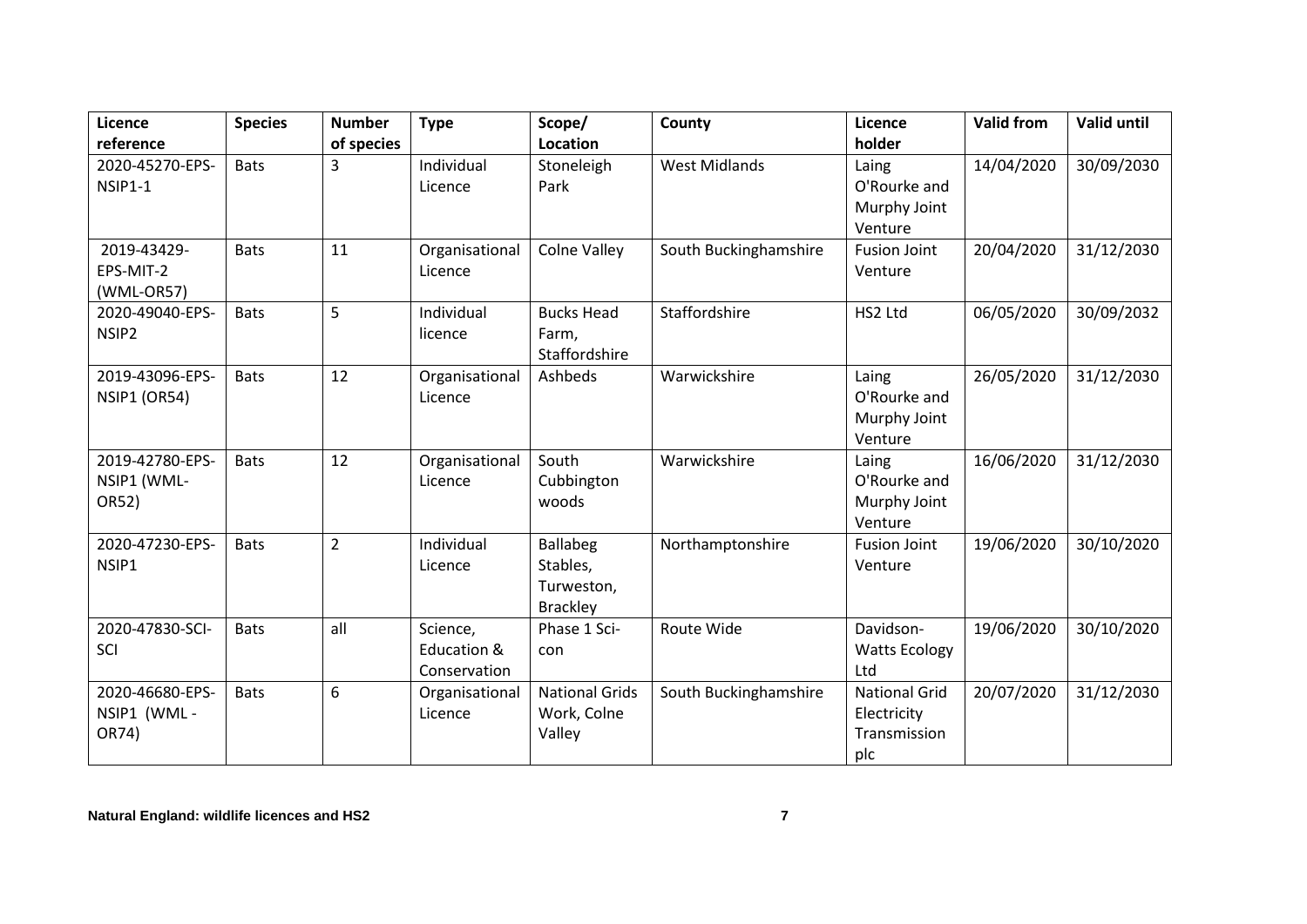| Licence                                 | <b>Species</b> | <b>Number</b>  | <b>Type</b>               | Scope/                                                                                             | County               | Licence                                          | <b>Valid from</b> | Valid until |
|-----------------------------------------|----------------|----------------|---------------------------|----------------------------------------------------------------------------------------------------|----------------------|--------------------------------------------------|-------------------|-------------|
| reference                               |                | of species     |                           | Location                                                                                           |                      | holder                                           |                   |             |
| 2020-48718-EPS-<br>NSIP1 (WML-<br>OR75) | <b>Bats</b>    | 10             | Organisational<br>Licence | Litchfield area                                                                                    | Staffordshire        | Laing<br>O'Rourke and<br>Murphy Joint            | 04/09/2020        | 31/12/2030  |
|                                         |                |                |                           |                                                                                                    |                      | Venture                                          |                   |             |
| 2020-49712-EPS-<br>NSIP1                | <b>Bats</b>    | $\mathbf{1}$   | Individual<br>Licence     | Roundhill<br>Woodland                                                                              | Staffordshire        | Laing<br>O'Rourke and                            | 30/09/2020        | 28/09/2030  |
|                                         |                |                |                           | Hints, Lichfield                                                                                   |                      | Murphy Joint<br>Venture                          |                   |             |
| 2020-49580-EPS-<br>NSIP1                | <b>Bats</b>    | $\overline{2}$ | Individual<br>Licence     | Dews farm                                                                                          | Greater London       | <b>Fusion Joint</b><br>Venture                   | 06/10/2020        | 31/12/2030  |
| 2020-49711-EPS-<br>NSIP1                | <b>Bats</b>    | $\overline{2}$ | Individual<br>Licence     | <b>Drayton Lane</b><br>Copse                                                                       | Staffordshire        | Laing<br>O'Rourke and<br>Murphy Joint<br>Venture | 14/10/2020        | 31/12/2030  |
| 2020-49802-EPS-<br>NSIP1                | <b>Bats</b>    | $\overline{2}$ | Individual<br>Licence     | 16 Acre Wood,<br>Solihull                                                                          | <b>West Midlands</b> | Laing<br>O'Rourke and<br>Murphy Joint<br>Venture | 16/10/2020        | 31/12/2025  |
| 2020-49832-EPS-<br>NSIP1                | <b>Bats</b>    | $\overline{2}$ | Individual<br>Licence     | South of<br>Stoneleigh<br>Wood, off<br>B4113<br>Stoneleigh<br>Road,<br>Kenilworth,<br>Warwickshire | Warwickshire         | Laing<br>O'Rourke and<br>Murphy Joint<br>Venture | 21/10/2020        | 31/12/2025  |
| 2020-49736-EPS-<br>NSIP1                | <b>Bats</b>    | 3              | Individual<br>Licence     | North Woods,<br>Cuttle Mill<br>Lane                                                                | Warwickshire         | Laing<br>O'Rourke and<br>Murphy Joint<br>Venture | 27/10/2020        | 31/12/2030  |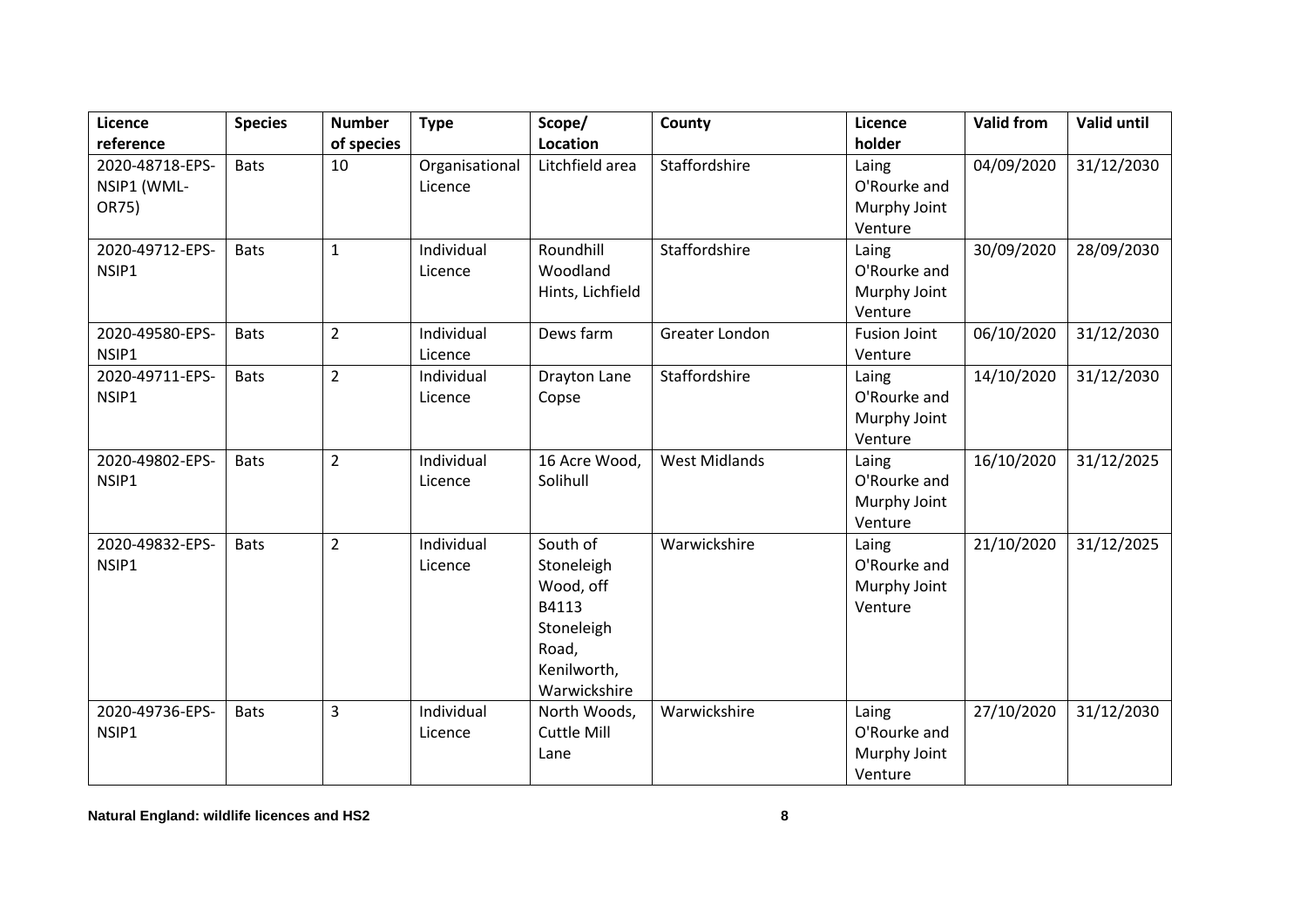| Licence                                   | <b>Species</b>                  | <b>Number</b>  | <b>Type</b>                                   | Scope/                                                                                                                               | County               | Licence                                          | <b>Valid from</b> | <b>Valid until</b> |
|-------------------------------------------|---------------------------------|----------------|-----------------------------------------------|--------------------------------------------------------------------------------------------------------------------------------------|----------------------|--------------------------------------------------|-------------------|--------------------|
| reference                                 |                                 | of species     |                                               | Location                                                                                                                             |                      | holder                                           |                   |                    |
| 2020-49816-EPS-<br>NSIP1                  | <b>Bats</b>                     | 3              | Individual<br>licence                         | Trees near<br>Coleshill<br>Manor,                                                                                                    | <b>West Midlands</b> | Laing<br>O'Rourke and<br>Murphy Joint            | 30/10/2020        | 29/12/2026         |
|                                           |                                 |                |                                               | Coleshill                                                                                                                            |                      | Venture                                          |                   |                    |
| 2020-50027-EPS-<br>NSIP1                  | <b>Bats</b>                     | 4              | Individual<br>Licence                         | <b>Brickfield Farm</b><br>(Coleshill Pool<br>Wood),<br>Chester Road,<br><b>Bickenhill and</b><br>Marston<br>Green,<br>Solihull, West | <b>West Midlands</b> | Laing<br>O'Rourke and<br>Murphy Joint<br>Venture | 31/10/2020        | 31/12/2030         |
|                                           |                                 |                |                                               | Midlands                                                                                                                             |                      |                                                  |                   |                    |
| WML-CL39                                  | <b>Bats</b>                     | $\overline{7}$ | Class licence,<br>Bats in<br><b>Buildings</b> | Phase 1                                                                                                                              | Route Wide           | HS2 Ltd                                          | 01/01/2021        | 31/12/2021         |
| WML-CL40                                  | <b>Bats</b>                     | 8              | Class licence,<br><b>Bats in Trees</b>        | Phase 1                                                                                                                              | Route Wide           | HS2 Ltd                                          | 01/01/2021        | 31/12/2021         |
| 2021-50943-EPS-<br>NSIP1 (WML-<br>OR58)   | <b>Bats</b>                     | 6              | Organisational<br>Licence                     | Jones' Hill<br>Wood                                                                                                                  | Buckinghamshire.     | <b>Fusion Joint</b><br>Venture                   | 01/04/2021        | 31/12/2031         |
| 2021-51953-EPS-<br>NSIP1-1 (WML-<br>OR80) | <b>Bats</b>                     | 9              | Organisational<br>Licence                     | Walker's<br>Spinney                                                                                                                  | Warwickshire         | Laing<br>O'Rourke and<br>Murphy Joint<br>Venture | 23/04/2021        | 31/12/2050         |
| 2020-50730-EPS-<br>$MIT-1$                | Great<br>Crested<br><b>Newt</b> | $\mathbf{1}$   | Individual<br>Licence                         | Phase 2a<br>Section 1<br>Fradley to<br>Stafford                                                                                      | Staffordshire        | <b>Balfour Beatty</b><br>Vinci                   | 05/03/2021        | 31/12/2021         |